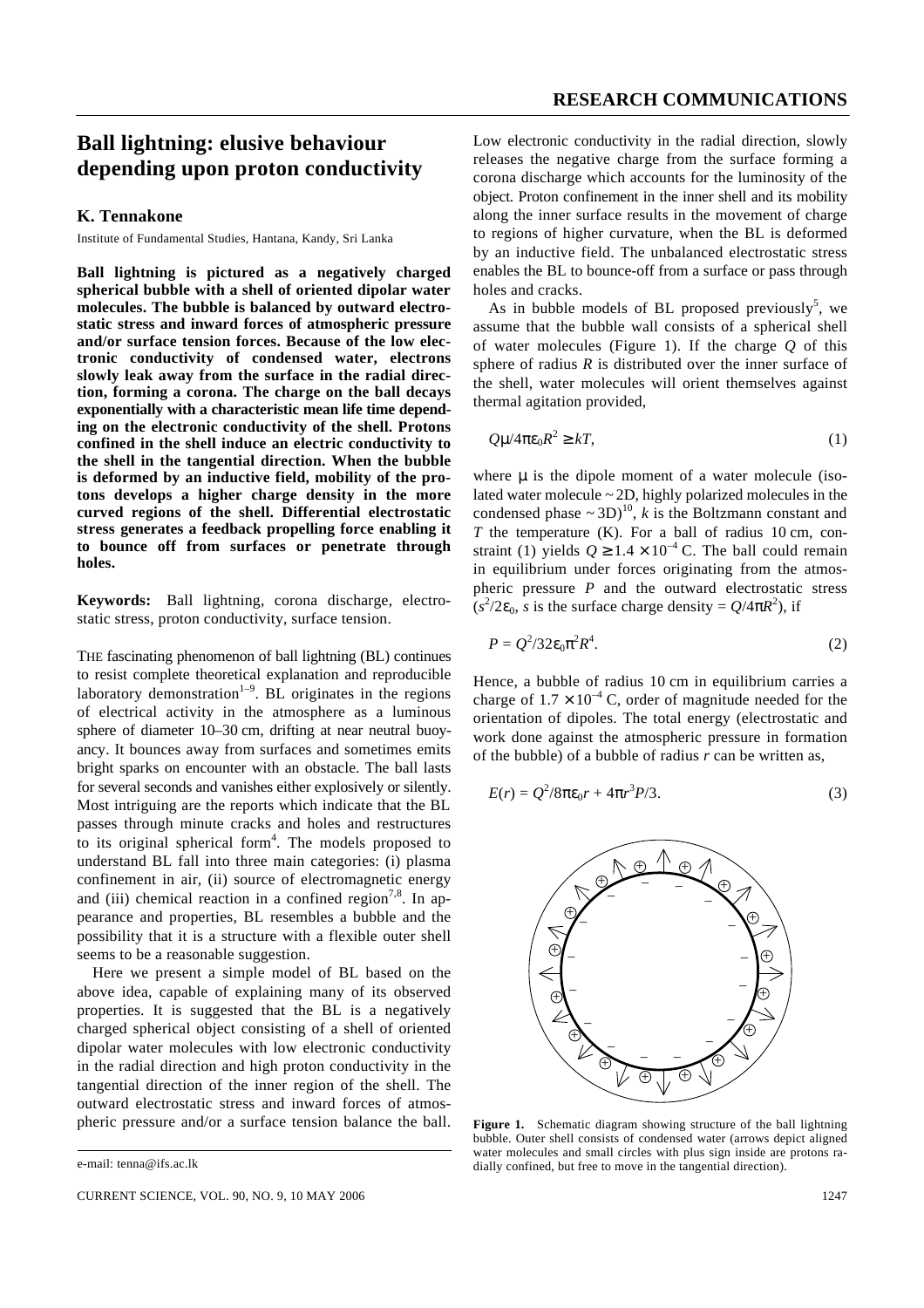$E(r)$  is minimum when  $r = R$ , showing that a BL of radius *R* is stable and has an energy,

$$
E = 16/3pR^3P = Q^2/pe_0R.
$$
 (4)

The model does not contradict the virial theorem<sup>8,11</sup>, which can be expressed in the form,

$$
1/2[d^2J/dt^2] = 2K + W_E + W_B - 3 \, Pdv,\tag{5}
$$

where  $J$  is the radial moment of inertia,  $K$  the kinetic energy,  $W<sub>E</sub>$  the electrostatic energy,  $W<sub>B</sub>$  the magnetic energy and the last term represents the work done by the external pressure. For a spherical BL with a shell of mass *m*, eq. (5) reduces to,

$$
1/2d^{2}[mr^{2}]/dt^{2} = m[dr/dt]^{2} + Q^{2}/8p\mathbf{e}_{0}r - 4pr^{2}P.
$$
 (6)

When the derivatives of  $r$  in eq. (6) vanish, we again obtain eq. (2) as the condition of quasistatic equilibrium. Equation (6) also enables calculation of the period of radial oscillations of the ball. Setting  $r = R + dr$  ( $dr \ll R$ ) in eq. (6), we obtain,

$$
\mathrm{d}^2/\mathrm{d}t^2[\mathbf{d}r] = -[16\mathbf{p}PR/m]\mathbf{d}r. \tag{7}
$$

Thus radial displacements of the shell generate a simple harmonic restoring force.

From eq. (4), we find that  $E = 1.7$  kJ for a BL of radius 10 cm, a value which is not inconsistent with the estimation of BL energies. The electrostatic potential  $(Q/4pe_0R)$ and the potential gradient at the surface  $(Q/4pe_0R^2)$  turn out be  $1.5 \times 10^{7}$  V and  $1.5 \times 10^{8}$  V/m respectively. Thus avalanche processes can cause electrical breakdown and corona discharge, accounting for the luminance of BL. The rate of discharge is determined by the electrical conductivity *s* of the shell and the potential gradient at the surface of the ball. Therefore we obtain,

$$
dQ/dt = -[\mathbf{s}/\mathbf{e}_0]Q. \tag{8}
$$

Thus the charge decays with a mean life time  $(s/e_0)^{-1}$  and the resulting instability disrupts the ball from releasing energy (i.e. BL disintegrates before complete discharge). Using eq. (2), eq. (8) can also be written as,

$$
dR/dt = -[\mathbf{S}/2\mathbf{e}_0]R. \tag{9}
$$

Thus the radius of BL undergoes exponential contraction with a rate constant half that for the decay of charge. It follows that the BL life time is of the order  $(s/e_0)^{-1}$ .

A shell of water molecules of thickness  $\sim 0.04$  cm maintains neutral buoyancy of a 10 cm radius ball. Equation (7) gives  $2 \times 10^{-3}$  s as the period of radial vibrations of a ball with the above characteristics. Thus BL may be excited to emit audible noise. Due to dielectric screening by

the condensed water, only the molecules in the inner region of the shell will feel the effect of the electric field sufficient for orientation. It is known that strong electric fields could disrupt hydrogen bonds in condensed water and the resulting defects enhance proton conductivity $12,13$ . If BL is negatively charged, the protons will remain confined to the inner region of the shell and conductivity of the inner layer of the shell in the tangential direction should be quite high. However, proton confinement allows only movement of electrons in the radial direction. Thus the conductivity of the shell in the radial direction would be low because of the poor electron mobility in condensed phases of water. For  $s \sim 10^{-12}$  S m<sup>-1</sup>, the mean life time for decay of charge happens to be  $\sim$  10 s. Experimental values for electrical conductivity of  $ice<sup>14</sup>$  depend on impurities and vary from about  $10^{-6}$  to  $10^{-9}$  Sm<sup>-1</sup>. The main contribution comes from the mobility of protons. As the band gap of ice is  $\sim 10$  eV, its intrinsic electronic conductivity should be many orders less than the lower experimental limit. The value we have chosen gives a BL life time of the order of 10 s.

Some mysterious properties of BL can be explained on the basis of conductivity properties of the shell of condensed water. Low conductivity in the radial direction will prevent the sudden electrostatic discharge when BL touches an earthed conducting object. When BL strikes a surface, flattening due to the compression of the impact will ensue flow of mobile charges, so that the more curved surface on the opposite side accumulates a higher charge density. Therefore, the resultant electrostatic outward stress directed backwards, bounces the BL away from the surface (Figure 2). The propelling force originating from the unbalanced stress will also direct the BL toward regions of higher inductive field, elongating and constricting the ball. Elongation and constriction will induce a more localized opposite charge on the surface and the feedback response tends to direct the BL towards the point of localization. Thus if the BL approaches a hole or a crack on a



**Figure 2.** Deformation and redistribution of charge on a ball lightning due to inductive field created in approaching a surface (*a*) and immediately after impinging on a surface  $(b)$ . (*F* indicates direction of the resultant stress force).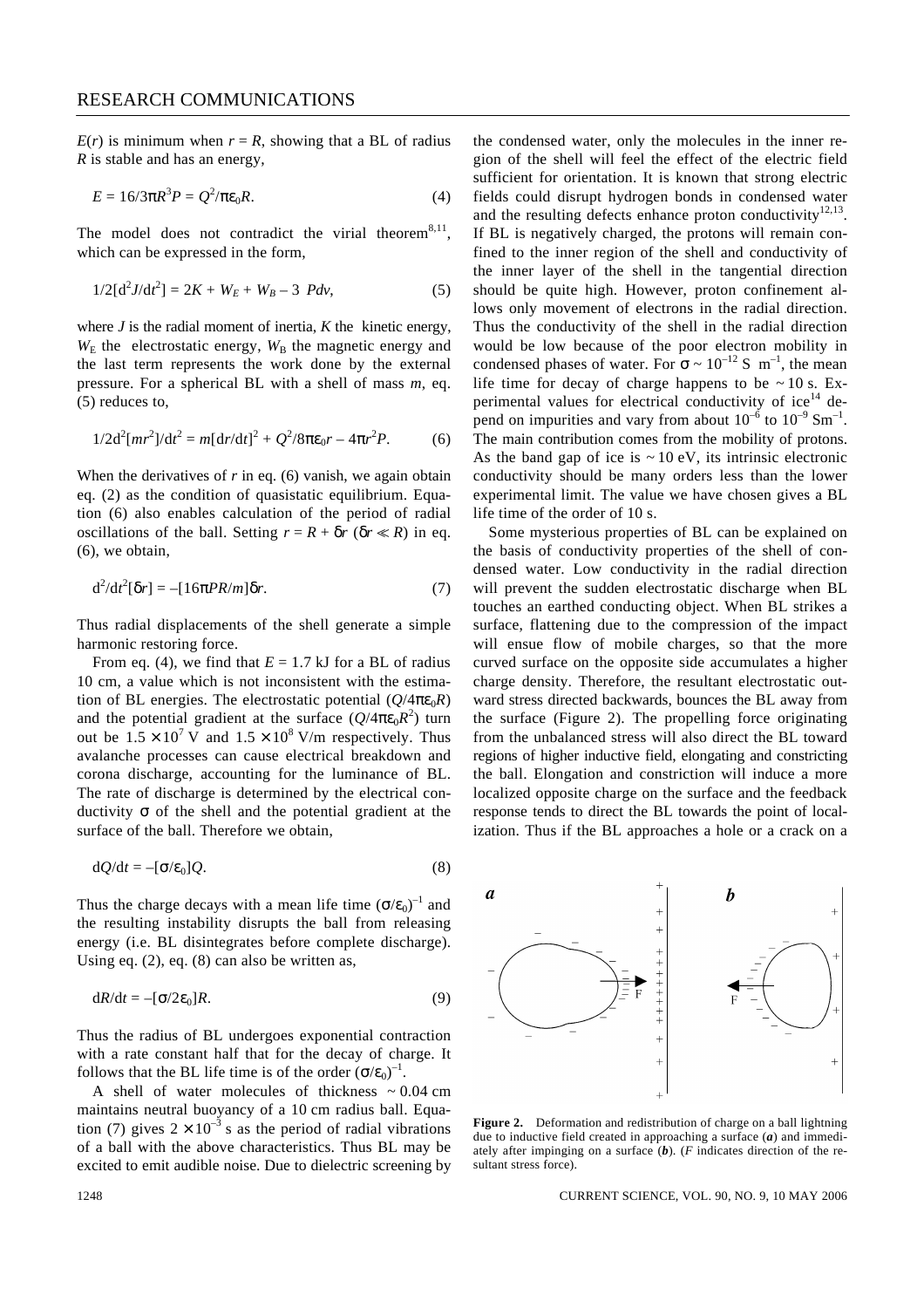surface where the inductive field strength is high, the forward electrostatic thrust developed from the difference in the surface charge distribution pushes it through the opening (Figure 3). Charge redistribution in deformation of the ball generates transient currents with relaxation times of the order  $({\bf s}_{T}/{\bf e}_{0})^{-1}$ , where  ${\bf s}_{T}$  is the proton conductivity of the shell in the tangential direction. As  $S_T \gg S$ , the model naturally explains that the process of BL passing through holes or bouncing-off from walls is fast in comparison to its life time. If  $s<sub>T</sub>$  is assumed to be of the order of magnitude of the proton conductivity of ice  $(~10^{-6} \text{ Sm}^{-1})$ , the relaxation time happens to be  $\sim 10^{-5}$  s.

From eq. (2) it is seen that the electric field  $Q/4$ *pe*<sub>0</sub> $R^2$ at the surface is independent of the radius of the ball. Thus a BL of every radius possesses a surface electric field of similar strength sufficient to polarize the dipole water molecules. A question that arises is what determines the thickness of the outer shell? To maintain neutral buoyancy, the thickness *D* of the shell should be related to the radius of the BL via the relation following from the Archimedes principle, i.e.

$$
D = 1/3R \left( \mathbf{r}_{\rm a} / \mathbf{r}_{\rm s} \right), \tag{10}
$$

where  $r_a$  is the density of air,  $r_s$  the density of the shell material  $(-1)$ . It is difficult to conceive a mechanism leading to eq. (10) to assure that a BL of every size retains neutral buoyancy. Apart from shell weight, other factors (i.e. an electrostatically bound dense cloud of gas) contribute to buoyancy. Furthermore, there is evidence that many BLs spotted fall to the ground and are heavier than air $^6$ .

An electrostatically charged stable bubble can also be formed if the shell possesses a surface tension *S*. Here, the condition for equilibrium can be expressed as,

$$
(Q/4pR^2)^2/2e_0 + (P_i - P_o) - 4S/R = 0,
$$
\n(11)

where,  $P_i$  and  $P_o$  are the pressure inside and outside the bubble. If the shell is thin, near neutral buoyancy is realized, if we set  $P_i = P_o$  in eq. (11) giving,

$$
Q^2 = 128p^2 e_0 R^3 S.
$$
 (12)

The energy of a bubble of radius *r* can be written in the form,



**Figure 3.** Deformation and charge distribution when a ball lightning approaches a surface with a hole. Movement towards the hole (*a*), protrusion into the hole (*b*) and restructured state after penetration through the hole (*c*). Arrows indicate direction of the resultant stress force *F*.

CURRENT SCIENCE, VOL. 90, NO. 9, 10 MAY 2006 12:49

$$
E(r) = Q^2/8p\mathbf{e}_0r + 8pr^2S.
$$
 (13)

 $E(r)$  minimizes when  $r = R$ , showing that the equilibrium is stable and total energy can be expressed in terms of *Q* or *S* as follows:

$$
E = 3Q^2/16pe_0R = 24pR^2S.
$$
 (14)

From eqs (1) and (12), the condition for dipole orientation can be expressed in the form,

$$
S > (kT/m)^{1/2} (Q^{1/2}/64\pi^{3/2} \mathbf{e}_0^{1/2}).
$$
\n(15)

For a BL of radius 10 cm, the constraint (15) yields  $S > 6$  kJ m<sup>-2</sup>. It is difficult to conceive a way of assigning such a high surface tension to a shell of condensed water molecules without invoking other effects. Interfaces of dusty plasmas are believed to be endowed with high interface tensions $15$ . In the models proposed above, corona discharge establishes plasma just above the surface of the outer shell. An alternative possibility is that the tension is generated by a polymer network formed by action of lightning on organic material in the environment<sup>16</sup>. However, models of this nature cannot explain observations of the BL falling from clouds. Environment near the clouds clearly excludes organic material needed for the formation of a polymer network.

The model also suggests a mechanism of BL formation. There seems to be two distinct types of BL. Those created near the ground and those falling from the clouds. A positively charged cloud induces high negatively charged densities on earthed, sharply pointed objects. The excessive outward electrostatic stress could lead to instability with detachment of the charge and expansion to create a ball. The tip of the stepped leader from a negatively charged cloud is also a region of high negative charge density; hence BL could also be created at such positions near clouds via the same mechanism. Thus the present model connects ground and cloud-based BL to positive and negative lightning respectively (Figure 4). As the balls are formed after charge separation, rapid dissipation from recombination is not encountered.

The model also at least partly explains formation of the BL in underwater electrical discharges. Here again, the ball can be stabilized by hydrostatic pressure and electrostatic stress. An oriented and condensed outer shell of water molecules will ensure slow release of the negative charge, just as in atmospheric conditions. It is well known that corona-type discharges occur underwater. The charge dissipation process and the boundary conditions are different underwater. However, it follows from eq. (2) that if a BL is formed deep underwater, the initial charge would be high and sufficient charge may remain when the ball reaches the surface. If the bubble bursts into the atmosphere from water before decay, it will continue as a BL in air.